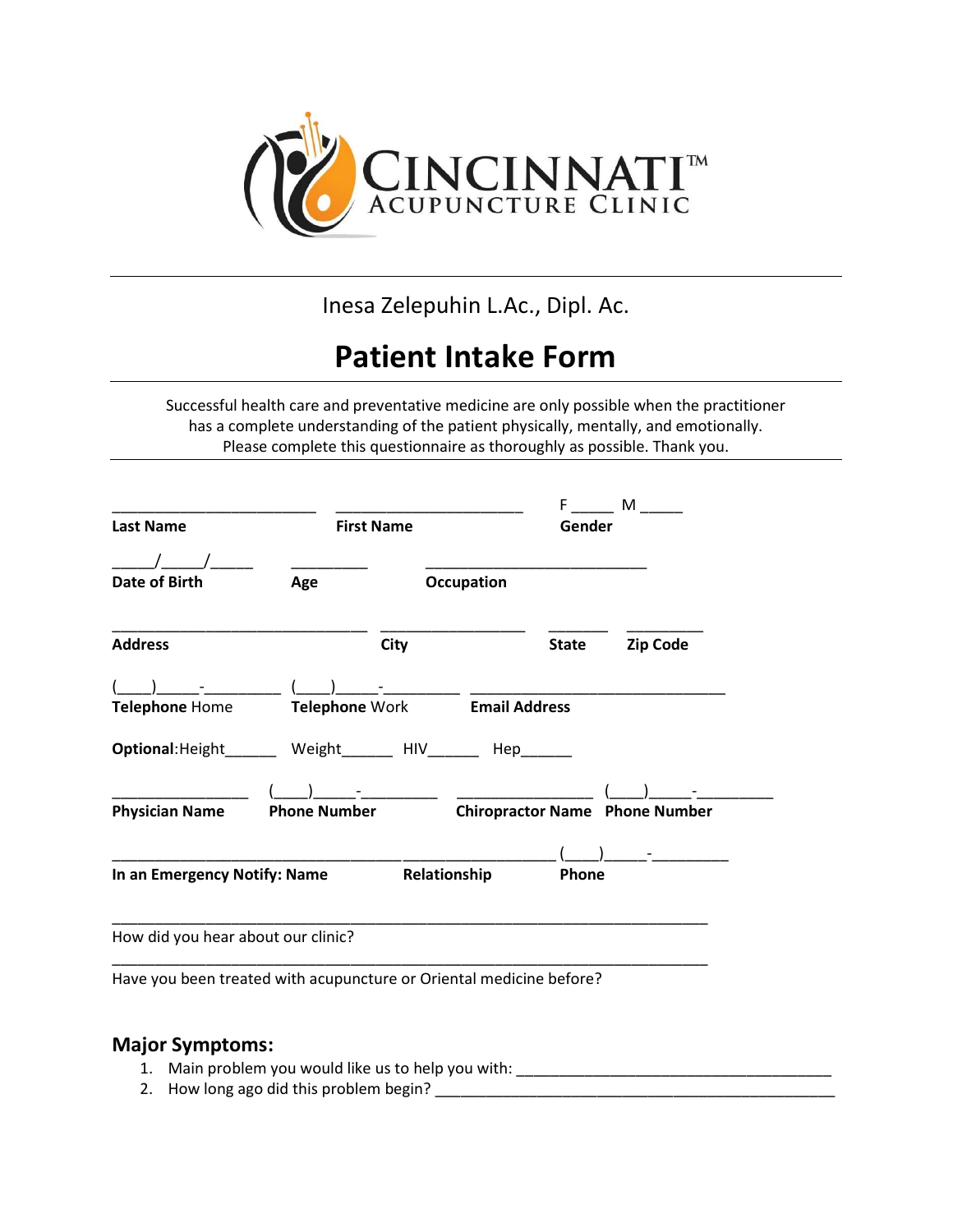|          | 4. What kinds of treatments have you tried?<br>5. Are you currently receiving treatment for your problem?   |        |                         |             |                          |  |
|----------|-------------------------------------------------------------------------------------------------------------|--------|-------------------------|-------------|--------------------------|--|
|          |                                                                                                             |        |                         |             |                          |  |
|          | If so, please describe:<br>6. Has anything helped improving your problem?<br><u>Canadian Communications</u> |        |                         |             |                          |  |
|          |                                                                                                             |        |                         |             |                          |  |
|          | <b>Past Medical History:</b>                                                                                |        |                         |             |                          |  |
|          |                                                                                                             |        |                         |             |                          |  |
| $\Box$   | High blood pressure                                                                                         | П.     | Venereal disease        | П.          | Glaucoma                 |  |
| $\Box$   | Heart disease                                                                                               | П.     | HIV                     | П           | Vein condition           |  |
| $\Box$   | <b>Diabetes</b>                                                                                             | 0      | Hepatitis               | $\Box$      | Migraine                 |  |
| П        | Asthma                                                                                                      | П.     | Tuberculosis            | $\Box$      | Thyroid disorder         |  |
| П        | Stroke                                                                                                      | П.     | Rheumatic fever         | $\Box$      | <b>Bleeding tendency</b> |  |
| $\Box$   | Seizures                                                                                                    | $\Box$ | Cancer                  | П.          | Multiple Sclerosis       |  |
| П        | <b>Mental Illness</b>                                                                                       | $\Box$ | Fibromyalgia            | $\Box$      | Nervous system           |  |
|          |                                                                                                             | 0      | High cholesterol        |             | disorder                 |  |
|          |                                                                                                             |        |                         |             |                          |  |
|          | Surgeries (type and date):                                                                                  |        |                         | $\Box$      | Other                    |  |
|          | Do you have, or have ever had any infectious diseases? Yes_______ No_______                                 |        |                         |             |                          |  |
|          | Medicines (prescription and over-the-counter drugs, vitamins, herbs, etc. taken within the last 3 month)    |        |                         |             |                          |  |
|          |                                                                                                             |        |                         |             |                          |  |
|          | Do you have any reason to believe or know if you could be pregnant? Yes No                                  |        |                         |             |                          |  |
|          | If so, how far along are you?                                                                               |        |                         |             |                          |  |
|          | Recent tests: (please indicate test results and date below)                                                 |        |                         |             |                          |  |
| П.<br>П. | Physical<br>$\Box$<br>$HIV/STD$ $\Box$                                                                      |        | Prostate<br>Pap smear D | Mammography | Blood<br>$\Box$          |  |

### Family Medical History:

| Mother's Side                                        |  |
|------------------------------------------------------|--|
| Father's Side                                        |  |
| <b>Siblings</b>                                      |  |
| If any of the above is deceased, what was the cause? |  |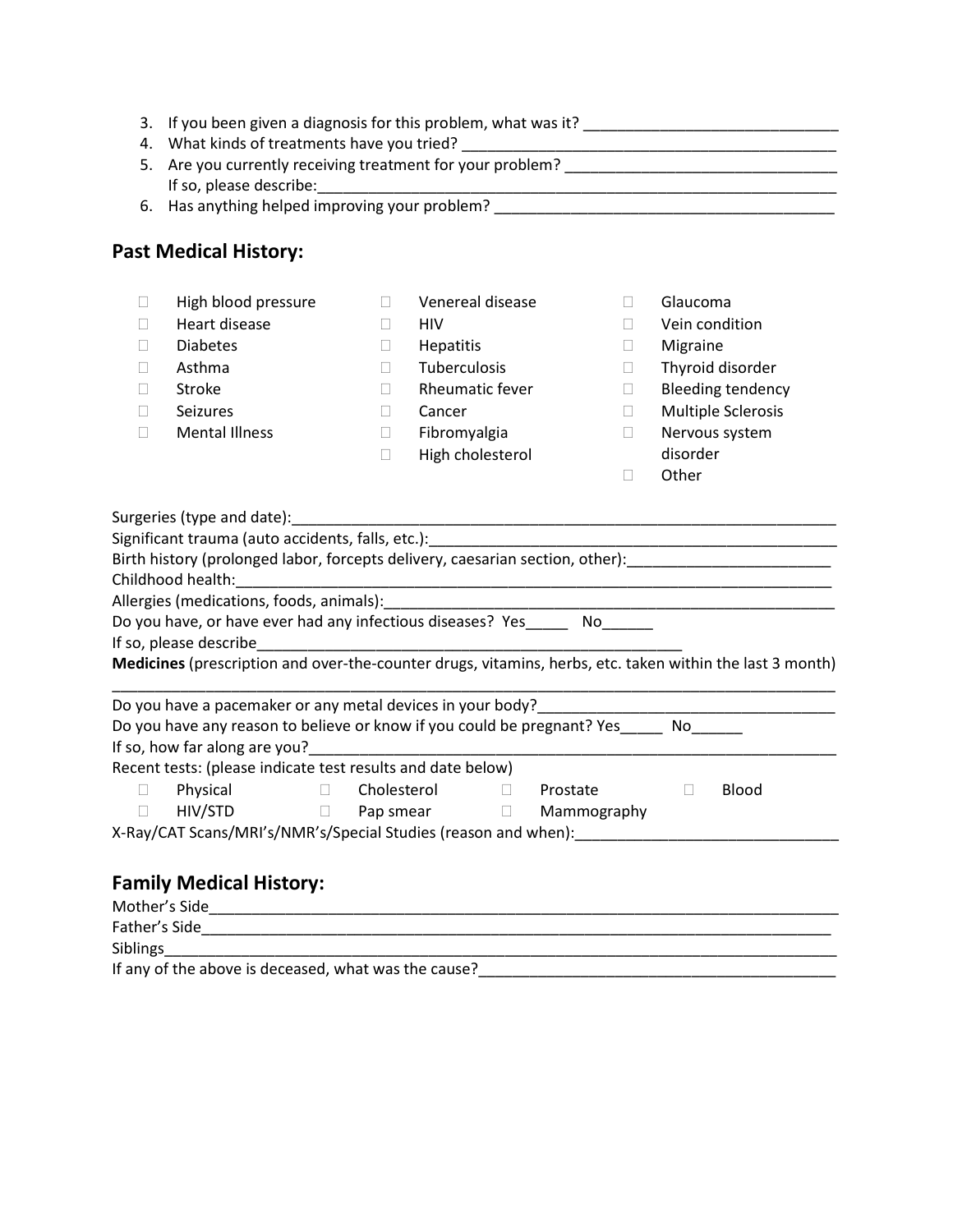### Review of Symptoms:

Please check if you have or have experienced (in the last three months) any of the following diseases or conditions.

| General:        |                             | $\Box$<br>Difficulty making        | $\Box$ | Discharge from ear      |        | Chest discomfort/pain    |
|-----------------|-----------------------------|------------------------------------|--------|-------------------------|--------|--------------------------|
| $\Box$ Chills   |                             | decisions                          |        | Nosebleed               | $\Box$ | Heart palpitations       |
| $\square$ Fever |                             | $\Box$<br>Depression               |        | Sinus congestion        | $\Box$ | Irregular heartbeat      |
|                 | □Sweat easily               | □<br>Mania                         |        | Nasal drainage          | □      | Cold hands or feet       |
|                 | □Night sweats               | Panic attack<br>$\Box$             |        | Grinding teeth          | □      | Swelling of hands        |
|                 | □Localized weakness         | $\Box$<br>Easily susceptible to    |        | Teeth problems          | $\Box$ | Swelling of feet         |
|                 | □Bleed or bruise easily     | stress                             | $\Box$ | Jaw clicks              | $\Box$ | <b>Blood clots</b>       |
|                 | □Peculiar tastes or smells  | Sleep disorder<br>$\Box$           | $\Box$ | Concussions             | $\Box$ | Fainting                 |
|                 | □Strong thirst (cold/hot)   | $\Box$<br>Difficulty concentrating | $\Box$ | Recurrent sore throat   | $\Box$ | Difficulty in breathing  |
|                 | □Thirst, no desire to drink | Have you ever been treated for     | $\Box$ | Hoarseness              | $\Box$ | Varicose veins/phlebitis |
|                 | □Fatigue                    | emotional problems?                | $\Box$ | Sores on                | □      | Rheumatic fever          |
|                 | □Sudden energy drop         | Yes<br>$\Box$<br>□<br>No           |        | lips/tongue/gums        | □      | Other                    |
|                 | Time of day:                | Have you ever considered or        | $\Box$ | Difficulty swallowing   |        | <b>Gastrointestinal:</b> |
| $\square$ Edema |                             | attempted suicide?                 | $\Box$ | Other head/neck         | $\Box$ | <b>Bad breath</b>        |
|                 | Where:__________            | Yes<br>$\Box$<br>$\Box$<br>No      |        | problems                | □      | Nausea                   |
|                 | □Poor sleeping              | Any other neuropsychological       |        | Skin and hair:          | $\Box$ | Vomiting                 |
|                 | $\Box$ Tremors              | problems? ______________           | $\Box$ | Rushes                  | $\Box$ | Heartburn/acid reflux    |
|                 | □Poor balance               | <b>Energy and Immunity:</b>        | $\Box$ | Itchiness               | $\Box$ | Belching                 |
|                 | □Cravings                   | Slow wound healing<br>0            | $\Box$ | Change in hair or skin  | $\Box$ | Indigestion              |
|                 | □Change in appetite         | $\Box$<br>Chronic infection        | $\Box$ | Ulcerations             | $\Box$ | Diarrhea/loose stool     |
|                 | □Poor appetite              | Frequent cold/flu<br>□             | $\Box$ | Eczema                  | $\Box$ | Constipation             |
|                 | □Weight change              | Chronic fatigue syndrome<br>$\Box$ | $\Box$ | Psoriasis               | $\Box$ | Alternative constipation |
|                 | Gain/Loss                   | $\Box$<br>Seasonal allergies       | $\Box$ | Hives                   |        | and diarrhea             |
|                 | Neuropsychological:         | Head, Eye, Ear, Nose, and          | $\Box$ | Pimples                 | □      | Hernia                   |
| $\Box$          | Seizures                    | Throat:                            | $\Box$ | Recent moles            | $\Box$ | Chronic laxative use     |
| $\Box$          | Concussion                  | $\Box$<br>Headaches                | $\Box$ | Loss of hair            | $\Box$ | Blood in stool           |
| О               | Traumatic brain injury      | When:_________                     | $\Box$ | Dandruff                | $\Box$ | <b>Black stool</b>       |
| $\Box$          | <b>Dizziness</b>            | Where: $\_$                        | $\Box$ | Easy bruising           | $\Box$ | Strong smell in stool    |
| $\Box$          | Headaches                   | <b>Facial Pain</b><br>□            | $\Box$ | Warts                   | $\Box$ | Abdominal pain/cramps    |
| $\Box$          | Migraines                   | <b>Dizziness</b><br>□              | $\Box$ | Acne                    | $\Box$ | Gas                      |
| $\Box$          | Stroke                      | $\Box$<br>Glasses/Lens             | $\Box$ | Other                   | $\Box$ | Rectal pain/prolapse     |
| $\Box$          | Area of numbness            | Poor vision<br>$\Box$              |        | <b>Respiratory:</b>     | $\Box$ | Hemorrhoids              |
| $\Box$          | Lack of coordination        | Night blindness<br>$\Box$          | $\Box$ | Cough                   | $\Box$ | Little appetite          |
| $\Box$          | Loss of balance             | $\Box$<br><b>Blurry vision</b>     | $\Box$ | Asthma/wheezing         | $\Box$ | Strong appetite          |
| $\Box$          | Fainting                    | $\Box$<br>Colorblindness           | $\Box$ | Difficulty in breathing | $\Box$ | Huger but no desire to   |
| □               | Disorientation              | <b>Blind field</b><br>Ш            |        | when laying down        |        | eat                      |
| $\Box$          | Irritability                | Spots in front of eyes<br>$\Box$   | □      | Phlegm                  | Ц      | Food cravings            |
| $\Box$          | Anxiety/Worried             | $\Box$<br>Eye pain                 |        | Color?                  | □      | Regurgitation            |
| □               | Mood swings                 | $\Box$<br>Eyestrain                | $\Box$ | Coughing blood          | $\Box$ | Weight loss              |
| □               | Nervousness                 | $\Box$<br>Cataracts                | $\Box$ | Pneumonia               | $\Box$ | Weight gain              |
| □               | Mental tension              | <b>Excessive tearing</b><br>$\Box$ | $\Box$ | <b>Bronchitis</b>       | □      | Anorexia nervosa         |
| $\Box$          | Sadness                     | $\Box$<br>Discharge from eyes      | $\Box$ | Emphysema               | □      | <b>Bulimia</b>           |
| $\Box$          | Easily angered              | Poor hearing<br>$\Box$             | П      | Other                   | $\Box$ | Parasites                |
|                 |                             |                                    |        |                         |        |                          |
| □               | Post-Traumatic stress       | $\Box$<br>Ringing in ears          |        | Cardiovascular:         | □      | Gallbladder problems     |
|                 | disorder                    | Earaches<br>$\Box$                 | □      | High blood pressure     |        |                          |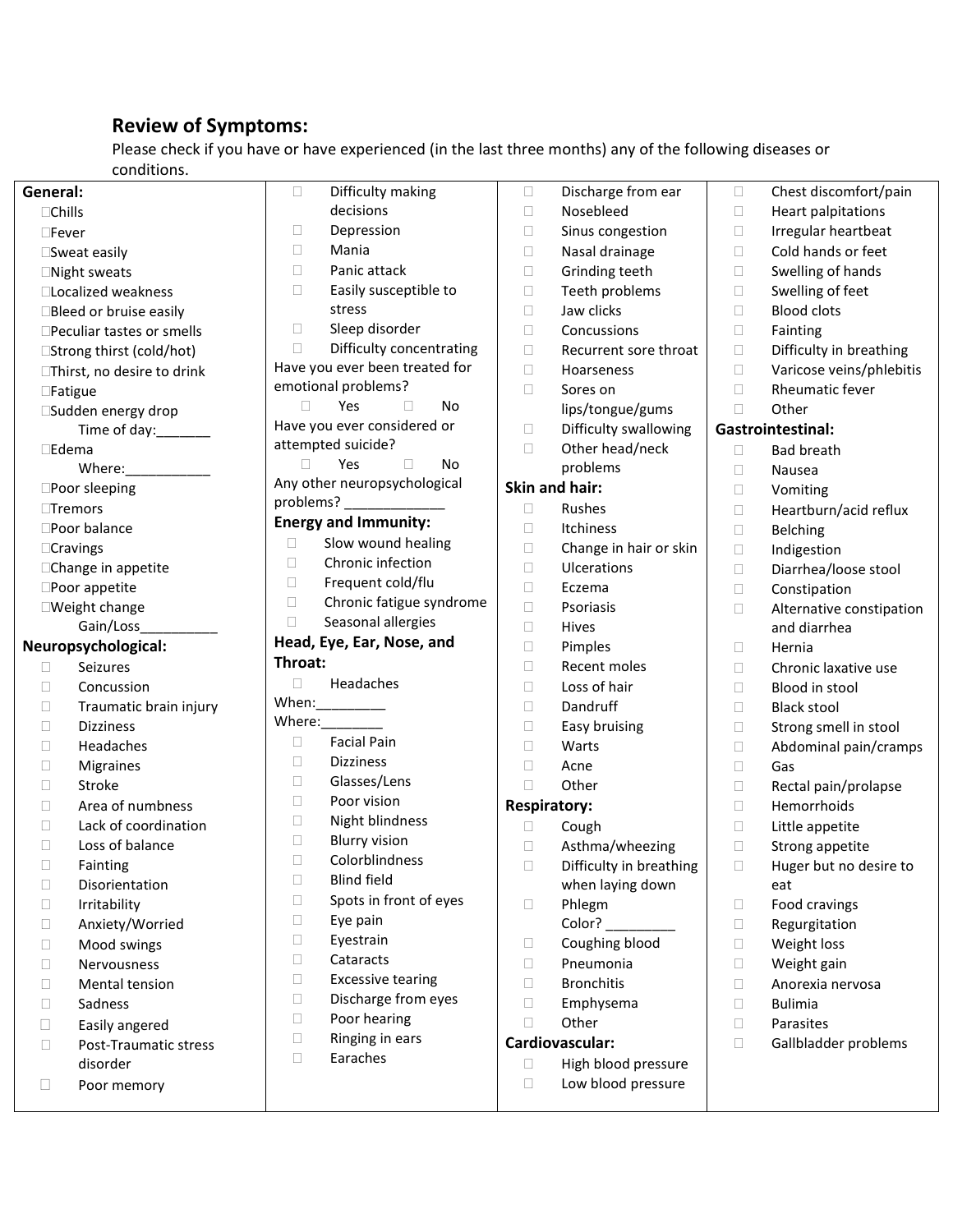| $\Box$ | Bowel movement:                                  | $\Box$ | Muscle cramps                     |                              | # of pregnancies: ________     |  |
|--------|--------------------------------------------------|--------|-----------------------------------|------------------------------|--------------------------------|--|
|        | Frequency: ____________                          | $\Box$ | Muscular weakness                 | # of birth: ________________ |                                |  |
|        | Color: _________________                         | $\Box$ | Muscular atrophy                  |                              | # premature birth:_______      |  |
|        | Odor: _________________                          | $\Box$ | Genera aches                      | # of miscarriages: _______   |                                |  |
|        | Texture/Form: ________                           | $\Box$ | Other                             |                              | # of abortions:__________      |  |
|        | <b>Genito-Urinary:</b>                           |        | <b>Female Health:</b>             |                              | # of caesarian births:         |  |
| $\Box$ | Pain on urination                                | $\Box$ | Irregular cycle                   |                              | # of difficult deliveries:____ |  |
| $\Box$ | Urgency to urinate                               | $\Box$ | Heavy flow                        |                              | Age of first menses:           |  |
| $\Box$ | Frequent urination                               | $\Box$ | Light flow                        |                              | Duration of period:            |  |
| $\Box$ | Blood in urine                                   | $\Box$ | Clots in menstrual blood          | Days: $\_\_\_\_\_\_\$        | Cycle-Days: ________           |  |
| $\Box$ | Cloudy urine                                     | $\Box$ | Bleeding between cycles           |                              | Last menses start              |  |
| $\Box$ | Decrease inflow                                  | $\Box$ | Painful period (pain              |                              | date:                          |  |
| $\Box$ | <b>Dribbling</b>                                 |        | before, during, and/or            |                              | Last pap smear                 |  |
| $\Box$ | Urinary                                          |        | after a period? ______            | $date:$ <sub>_______</sub>   |                                |  |
|        | incontinence/retention                           | $\Box$ | Menstrual related                 | $\Box$                       | Other                          |  |
| $\Box$ | Kidney stones                                    |        | moodiness                         |                              | <b>Male Health:</b>            |  |
| $\Box$ | Bladder/kidney infections                        | $\Box$ | Menstrual related breast          | $\Box$                       | Prostate problems              |  |
| $\Box$ | Impotency                                        |        | tenderness                        | $\Box$                       | Change in sex drive            |  |
| $\Box$ | Change of sexual drive                           | $\Box$ | Hot flashes                       | $\Box$                       | Rashes/itching                 |  |
| $\Box$ | Sore genitals                                    | $\Box$ | Vaginal dryness                   | $\Box$                       | Erection difficulty            |  |
|        | Do you wake to urinate?                          | $\Box$ | Breast lumps/cysts                | $\Box$                       | Low sperm                      |  |
| $\Box$ | Yes<br>$\Box$<br><b>No</b><br>How often?: ______ | $\Box$ | Nipple discharge                  |                              | count/motility.                |  |
|        | What color is your urine?                        | $\Box$ | Uterine fibroids                  | $\Box$                       | Premature                      |  |
| П.     | Other                                            | $\Box$ | Endometriosis                     |                              | ejaculation                    |  |
|        | Musculoskeletal:                                 | $\Box$ | Ovarian cysts                     | $\Box$                       | Decrease libido                |  |
| $\Box$ | Neck pain                                        | $\Box$ | Unusual vaginal<br>discharge/odor | $\Box$                       | Groin pain                     |  |
| $\Box$ | Shoulder pain                                    | $\Box$ | Frequent yeast                    | $\Box$                       | Penile discharge               |  |
| $\Box$ | Back pain                                        |        | infections                        | O.                           | Other                          |  |
| $\Box$ | Elbow pain                                       | $\Box$ | Decreased libido                  | <b>Endocrine:</b>            |                                |  |
| $\Box$ | Hand/wrist pain                                  | $\Box$ | Menopause                         | $\Box$                       | Hypothyroid                    |  |
| $\Box$ | Hip pain                                         |        | Age and year: _________           | $\Box$                       | Hyperthyroid                   |  |
| $\Box$ | Knee pain                                        | $\Box$ | Postcoital bleeding               | $\Box$                       | Hypoglycemia                   |  |
| $\Box$ | Foot/ankle/hill pain                             | $\Box$ | Vaginal sores                     | $\Box$                       | Diabetes mellitus              |  |
| $\Box$ | Joint/bone problems                              |        | Do you use birth control?         | $\Box$                       | Night sweats                   |  |
| $\Box$ | Osteoporosis                                     | $\Box$ | Yes<br>$\Box$<br><b>No</b>        | $\Box$                       | Feeling hot or cold            |  |
| $\Box$ | Sprain of joints                                 |        | What type and how long?           | $\Box$                       | other                          |  |
| $\Box$ | Joint instability                                |        |                                   |                              |                                |  |
| $\Box$ | Herniated disk                                   | $\Box$ | Fertility problems                |                              |                                |  |
| $\Box$ | Arthritis                                        |        |                                   |                              |                                |  |
|        |                                                  |        |                                   |                              |                                |  |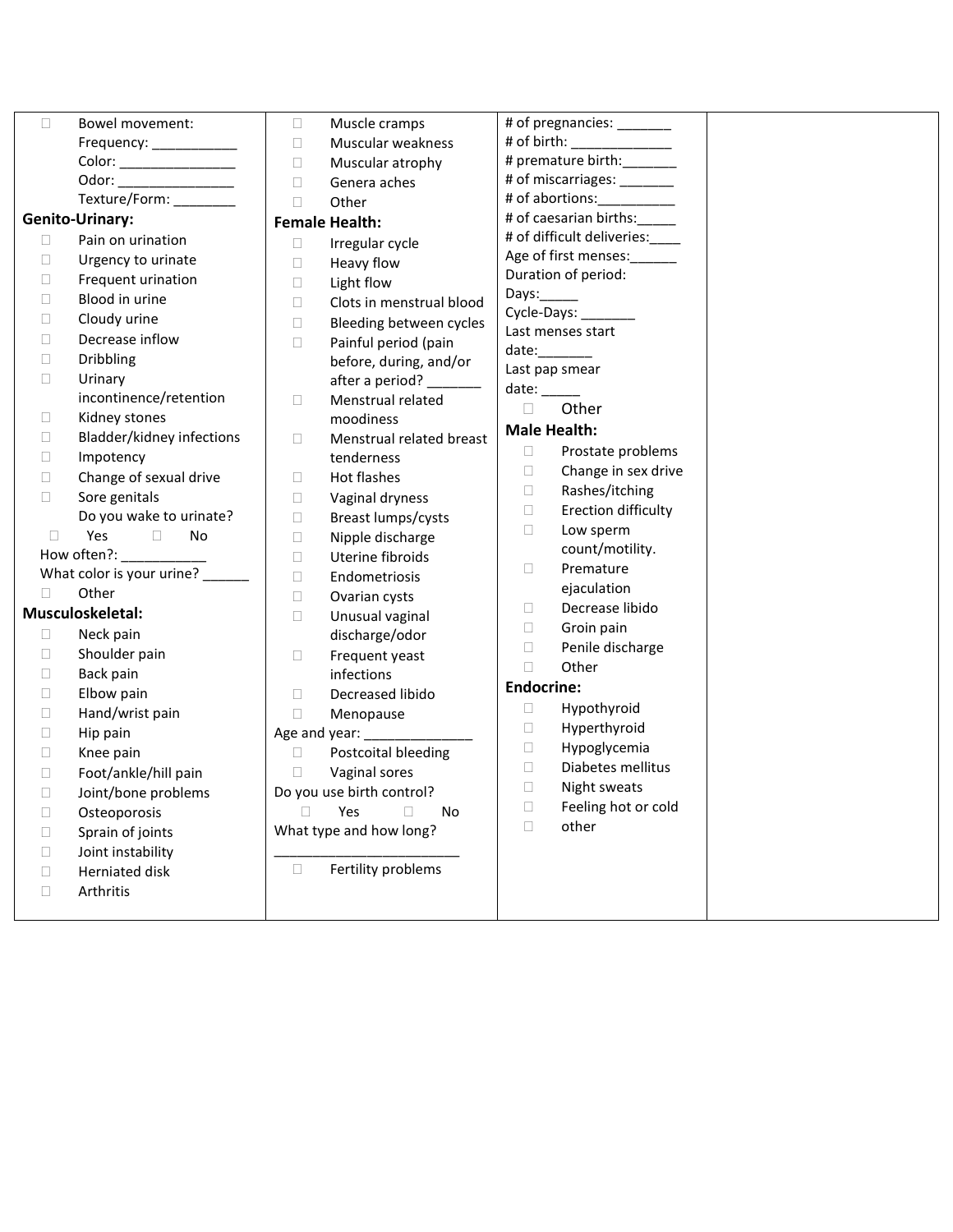## Lifestyle:

| How many hours per night do you sleep on average? ______________________                                                                                                                                           |
|--------------------------------------------------------------------------------------------------------------------------------------------------------------------------------------------------------------------|
| Do you wake rested? Yes ______ No _____                                                                                                                                                                            |
|                                                                                                                                                                                                                    |
| Please mark your current use levels of the following:                                                                                                                                                              |
|                                                                                                                                                                                                                    |
| Tobacco frequently___ occasionally___ never___ Number of cigarettes per day_____Age started __________<br>Alcohol frequently___ occasionally___ never___ Number of drinks per week______ Type of drinks __________ |
| Caffeine frequently___ occasionally___ never___ Number of cups per day______ Type of drinks _____________                                                                                                          |
|                                                                                                                                                                                                                    |
| Do you have any current or past problems with addiction or substance abuse? Yes ____ No______                                                                                                                      |
| Substance__________________________Amount____________________________When did you quit?_____________________________                                                                                               |
|                                                                                                                                                                                                                    |
| How many hours per week do you work? _____                                                                                                                                                                         |
| Do you enjoy what you do? Y / N                                                                                                                                                                                    |
| How many hours a day do you spend sitting or driving?                                                                                                                                                              |
|                                                                                                                                                                                                                    |
| How many glasses of water do you drink per day? _________                                                                                                                                                          |
| Do you typically eat at least 3 meals per day? Y / N If No, how many?                                                                                                                                              |
|                                                                                                                                                                                                                    |
|                                                                                                                                                                                                                    |
|                                                                                                                                                                                                                    |
|                                                                                                                                                                                                                    |
|                                                                                                                                                                                                                    |
|                                                                                                                                                                                                                    |
|                                                                                                                                                                                                                    |
|                                                                                                                                                                                                                    |
|                                                                                                                                                                                                                    |